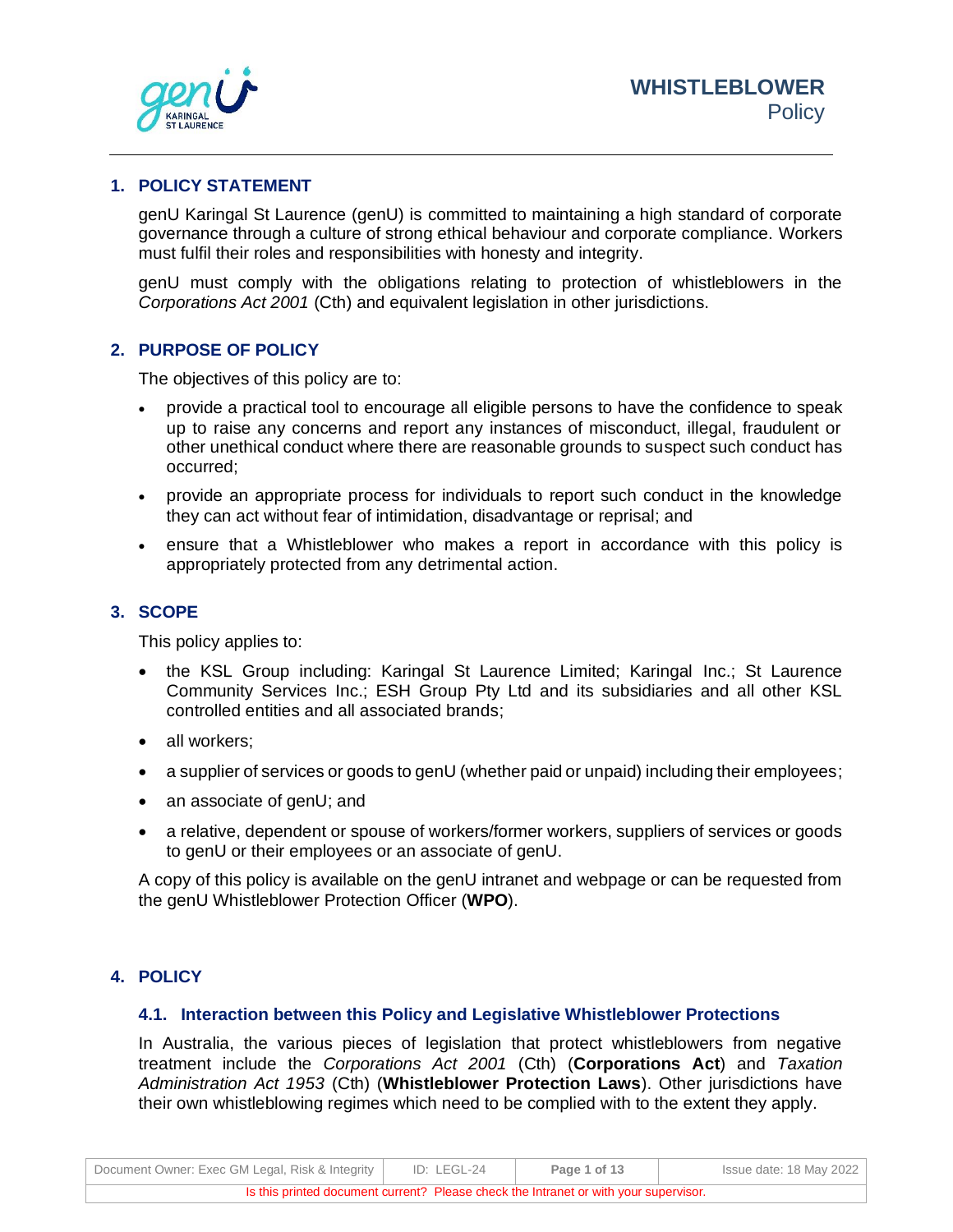

Where relevant, this policy distinguishes between disclosures made under this policy and protected disclosures made under Whistleblower Protection Laws, for example in the case of disclosures made to regulators, and disclosures made by persons external to genU.

One of the aims of this policy is to comply with the legislative obligation to provide information about the protections available to whistleblowers, including the protections under the Whistleblower Protection Laws.

Nothing in this policy is intended to restrict whistleblowers from disclosing a disclosable matter or reportable conduct, providing information to, or communicating with a government agency, law enforcement body or a regulator in accordance with any relevant law or regulation in a jurisdiction in which genU operates.

# **4.2. Who does this Policy Apply to?**

genU's workers are required to comply with any lawful directions made by genU in respect of this policy. This policy is not intended to be contractually binding and does not form part of any employment contract with genU. genU may amend this policy at any time in its sole discretion.

This policy will be made available to genU officers and employees via the genU intranet and website, and a hard copy may be supplied upon request.

## **4.3. What Is a Whistleblower Disclosure**

In this policy, for a matter to quality as a Whistleblower Disclosure:

- the person reporting the conduct must be an Eligible Person as defined in this Policy; and
- the actual conduct or conduct that is suspected on reasonable grounds must relate to conduct or suspected conduct that:
	- $\circ$  is illegal, including theft, drug sale or use, violence, or threatened violence, harassment, intimidation, or criminal damage to property
	- o is in breach of Commonwealth or state legislation or local authority by-laws;
	- $\circ$  is unethical, including dishonestly altering company records or data, adopting questionable accounting practices, or the unauthorised disclosure of confidential information;
	- o breaches genU's [Code of Conduct](https://kslcloud.sharepoint.com/sites/business-partnering-and-employee-relations/_layouts/15/DocIdRedir.aspx?ID=BPER-1574235210-22) or other code or policy pertaining to genU;
	- o is potentially damaging to genU, a genU worker or a third party, or the public or the financial system, such as unsafe work practices, environmental damage, health risks or substantial wasting of company resources;
	- $\circ$  amounts to an improper state of affairs or circumstances, in relation to the tax affairs of genU, a related company or associated entity and this information may assist the recipient to perform their functions or duties in relation to those tax affairs;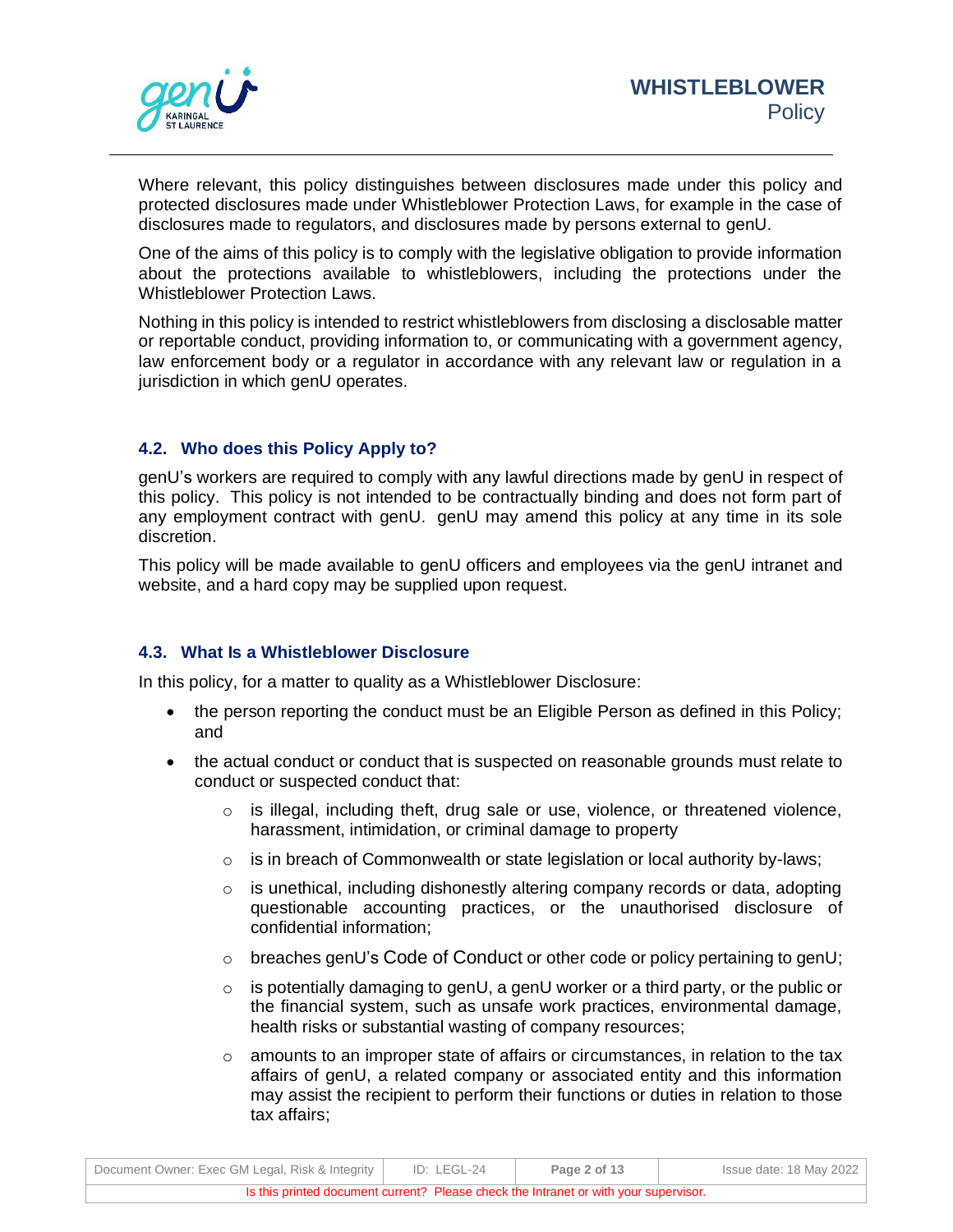

- $\circ$  may cause financial or non-financial loss to genU, damage its reputation or be otherwise detrimental to genU's interests; or
- o is an attempt to conceal or delay disclosure of any of the above conduct.

Conduct that is dealt with, and therefore more appropriately raised, under an alternative policy such as workplace conflicts (refer to genU's [Disputes and Internal Complaints Procedure\)](https://kslcloud.sharepoint.com/sites/business-partnering-and-employee-relations/_layouts/15/DocIdRedir.aspx?ID=BPER-1574235210-16) or concerns which relate to individual working arrangements are not a Whistleblower Disclosure. Concerns of that nature should be raised by workers with:

- the worker's Line Manager; or
- People & Culture.

This policy is not designed to replace normal communication channels between management and workers to address questions, concerns, suggestions or complaints. If workers have any concerns about what is proper conduct for themselves or others, it is expected they will raise their concern. In most instances, the worker's immediate supervisor is in the best position to address an area of concern. Serious matters or matters not satisfactorily resolved should be escalated through appropriate management channels in the normal course of business.

# **4.4. Individuals reporting a Whistleblower Disclosure**

genU supports honesty, integrity and ethical behaviour. At its discretion, genU may grant a Whistleblower immunity from disciplinary proceedings relating to matters that come to light as a result of a disclosure.

genU cannot provide immunity from civil penalties or criminal prosecution.

Before conduct is reported, the Whistleblower must have reasonable grounds to suspect that the conduct has occurred. Individuals must not make baseless reports or knowingly provide false or misleading information regarding suspected conduct. Doing so may result in disciplinary action up to and including termination of employment/engagement. However, the Whistleblower can still qualify for protection even if their disclosure turns out to be incorrect.

# **4.5. Making a Report**

## **4.5.1. Eligible Recipients**

Disclosures must be made to an Eligible Recipient in order to be protected.

## **4.5.2. Process for Making a Report**

Disclosable matters can be reported to **Stopline**, a confidential, independent provider of whistleblowing services who will take full details of your concerns via telephone, mail, email, fax or the specifically created website. Whistleblowers are able to make a Report to Stopline 24/7 and Stopline can also provide additional information about making a disclosure.

**Phone: 1300 30 45 50**

**Website & Online Reporting Form**:<https://genu.stoplinereport.com/>

**Email:** [genu@stopline.com.au](mailto:genu@stopline.com.au)

**Post/ Mail: genU c/o Stopline, PO Box 403, Diamond Creek, VIC 3089**

| Document Owner: Exec GM Legal, Risk & Integrity                                      |  | ID: LEGL-24 | Page 3 of 13 |  | Issue date: 18 May 2022 |
|--------------------------------------------------------------------------------------|--|-------------|--------------|--|-------------------------|
| Is this printed document current? Please check the Intranet or with your supervisor. |  |             |              |  |                         |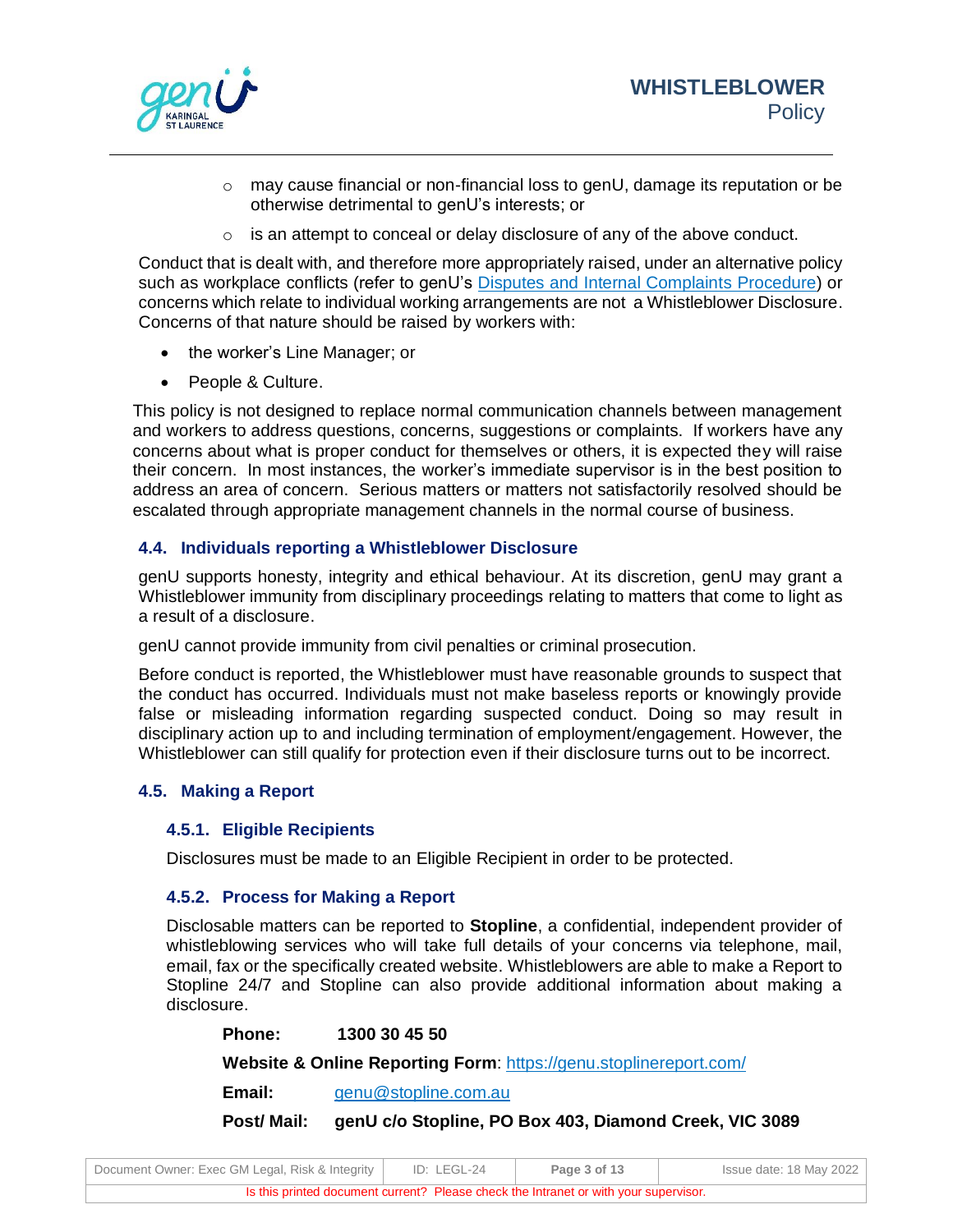

The Whistleblower can choose to remain anonymous while making a disclosure, over the course of the investigation and after the investigation is finalised. The Whistleblower can refuse to answer any questions that they consider may reveal their identity including during follow-up conversations. However, the Whistleblower may wish to consider maintaining an ongoing two-way communication with us so that the Eligible Recipient/s can ask follow-up questions or provide feedback.

If an anonymous disclosure is made through Stopline, a Whistleblower will receive a unique reference which can then be used to contact the Stopline service to provide further information or request an update.

It is genU's preference that reports follow the process of direct reporting to Stopline. However, should a Whistleblower make a disclosure directly to an Eligible Recipient, the Eligible Recipient will contact Stopline to advise them of the Reportable Conduct, whilst maintaining any anonymity requested by the Whistleblower.

A diagram setting out the process for reporting is set out in Appendix 1.

Stopline will review reports and direct those disclosures that are considered Disclosable Matters to the Whistleblower Protection Officer (**WPO**). The WPO will thereafter consult with the Whistleblower Investigation Officer (**WIO**).

# **4.5.3. Reporting to Regulators**

Nothing in this policy is intended to restrict you from disclosing suspected conduct, providing information to, or communicating with a government agency, law enforcement body or a regulator in accordance with any relevant law or regulation applicable in a jurisdiction in which genU operations.

In addition, as genU provides services under various Government funding contracts, should suspected conduct relate to potential wrongdoing or maladministration pertaining to the entering into or giving effect to a funding contract, disclosures must be made pursuant to the *Public Interest Disclosures Act 2012* (Vic) and/or the *Public Interest Disclosure Act 2013* (Cth). In such instances, Managers must ensure that such conduct is reported to the relevant Department and ensure that the identity of the person making the disclosure is kept confidential.

## **4.5.4. Public Interest Disclosures**

The Corporations Act allows for the making of Public Interest Disclosures if specific requirements are met. In order to make a public interest disclosure:

- the Whistleblower must have previously made a disclosure to ASIC, APRA or a Commonwealth authority;
- at least 90 days have passed since that disclosure;
- the Whistleblower has reasonable grounds to believe that no action is being taken to address their concern;
- following the initial 90 days, the Whistleblower must write to the body again. They must include enough information to identify the previous disclosure and state that they intend to make a public interest disclosure; and
- the Whistleblower must also have reasonable grounds to believe that further disclosure is in the public interest.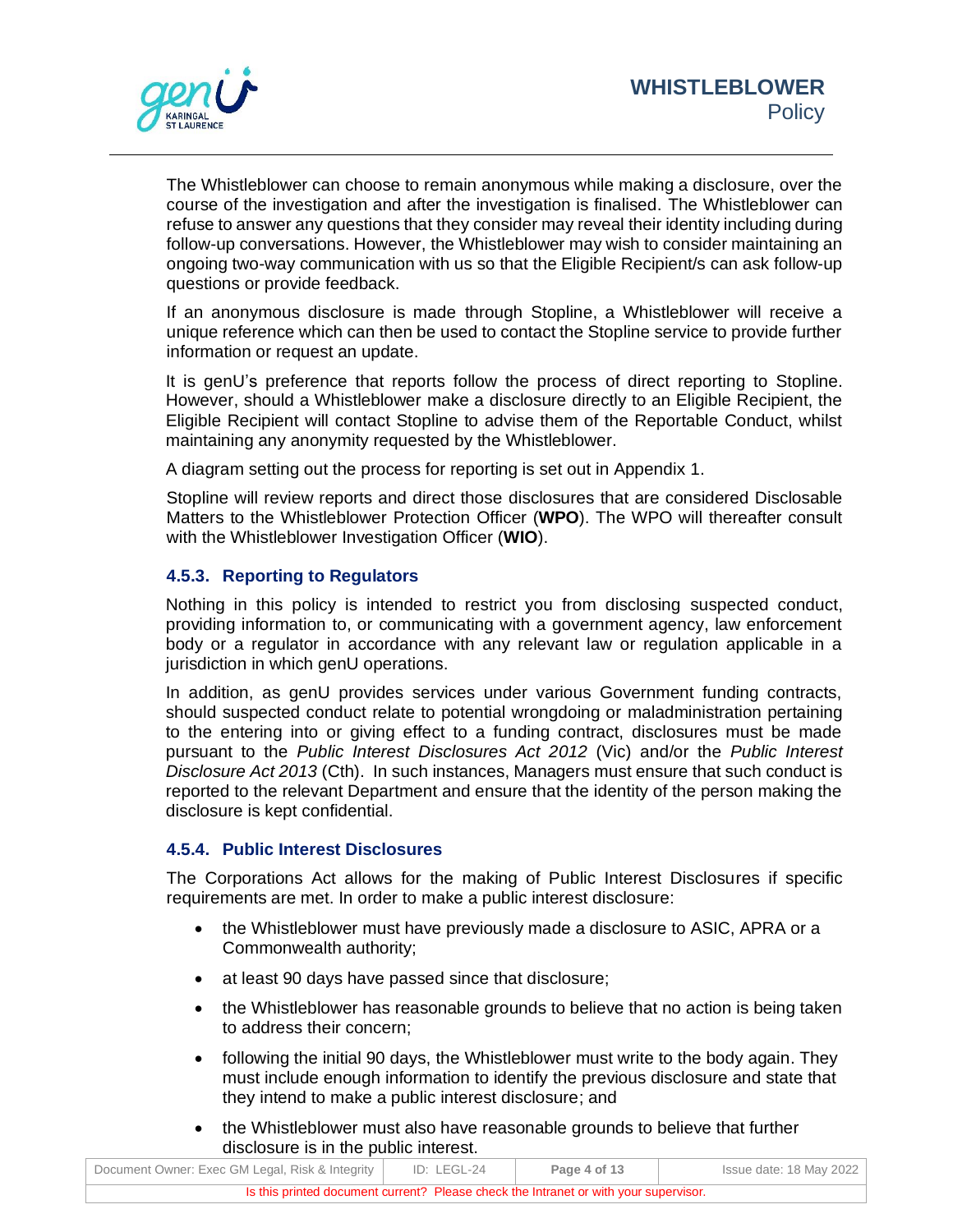

Public interest disclosures can only be made to a Member of Parliament or a Journalist, and the Whistleblower can only disclose information to the extent necessary to inform the recipient of their concerns.

# **4.5.5. Emergency disclosure protection**

The Corporations Act allows for the making of emergency disclosures in the following circumstances:

- the Whistleblower has previously made a disclosure to ASIC, APRA or a Commonwealth authority;
- the Whistleblower has reasonable grounds to believe the information concerns a substantial and imminent danger to people or the environment; or
- the Whistleblower has written to the body again and included sufficient information to identify the previous disclosure and stated that they intend to make an emergency disclosure.

Emergency disclosures can only be made to a Member of Parliament or a Journalist, and the Whistleblower can only disclose information to the extent necessary to inform the recipient of their concerns.

# **4.6. Review of the Disclosure**

Stopline will assess whether a disclosure falls within the intended scope of this policy. Stopline has the discretion to determine that a disclosure will not be dealt with under this policy unless the disclosure falls within the scope of applicable Whistleblower Protection Laws.

All qualifying Whistleblower Disclosures will be referred to the Whistleblower Protection Officer (WPO) who shall engage the Whistleblower Investigation Officer (WIO).

# **4.7. Confidentiality of Disclosures**

All information provided by a Whistleblower will be treated as confidential and maintained securely, including by taking measures such as:

- ensuring that files and records relating to disclosures are kept confidential and stored securely;
- ensuring that access to all information relating to the disclosure is limited to those directly involved in managing and investigating the disclosure; and
- only allowing a restricted number of people to handle and investigate the disclosure.

Any breach of confidentiality will be treated as a serious disciplinary matter.

The identity of a Whistleblower (or information that is likely to lead to them being identified as a Whistleblower) must be kept confidential, unless any of the following apply:

- they consent to this information being disclosed;
- genU needs to disclose this information to obtain legal advice or representation; or
- the information is provided to the Australian Prudential Regulation Authority (APRA), the Australian Securities and Investment Commission (ASIC) or a member of the police, or another body prescribed by the regulations.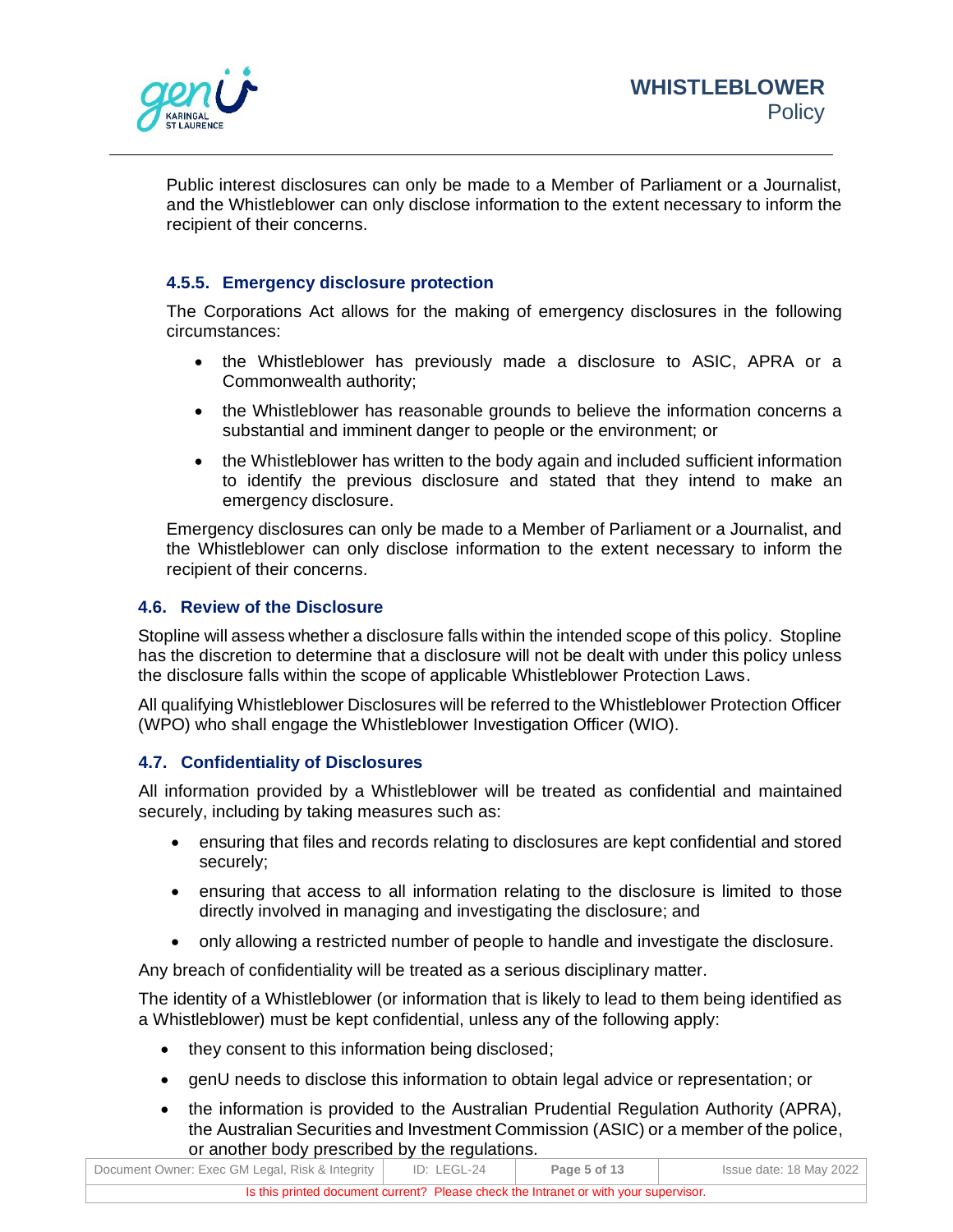

Information that is contained in a disclosure may be disclosed without the consent of the Whistleblower's consent if:

- the information does not disclose the Whistleblower's identity;
- genU has taken all reasonable steps to reduce the risk that the Whistleblower will be identified; and
- it is reasonably necessary for investigating the issues raised in the disclosure.

Disclosures which breach the confidentiality protections may result in disciplinary action being taken and are an offence under the Corporations Act.

# **4.8. Whistleblower Protection**

The Whistleblower will qualify for protection under Whistleblower Protection Laws if:

- they are an Eligible Person; and
- they have made a disclosure of information relating to a Disclosable Matter; and
- the disclosure was made to an Eligible Recipient.

# **4.8.1. Victimisation is Prohibited**

A Whistleblower must not (and any associates of the Whistleblower such as a relative, dependent or spouse or supporters of the Whistleblower must not) be subjected to Detrimental Action or victimisation for reporting a Whistleblower Disclosure.

In this policy, Detrimental Action includes the following (even if done unintentionally):

- action causing injury, harm, loss or damage (including psychological harm);
- damaging a person's property, reputation, business or financial position or causing any other damage to a person;
- intimidation, bullying or harassment;
- unlawful discrimination or other adverse action in relation to the Whistleblower's employment, career, profession, trade or business, including dismissal, demotion or the taking of other disciplinary action;
- current or future bias;
- action that constitutes the making of a threat to cause any such Detrimental Action to another person;
- any conduct which incites others to subject the Whistleblower to any of the above conduct; or
- a direct or indirect threat to engage in any of the above conduct.

Examples of things that are not Detrimental Action include administrative action that is reasonable for the purpose of protecting a discloser from detriment or managing unsatisfactory work performance.

|                                                 |             | Is this printed document current? Please check the Intranet or with your supervisor. |                         |
|-------------------------------------------------|-------------|--------------------------------------------------------------------------------------|-------------------------|
| Document Owner: Exec GM Legal, Risk & Integrity | ID: LEGL-24 | Page 6 of 13                                                                         | Issue date: 18 May 2022 |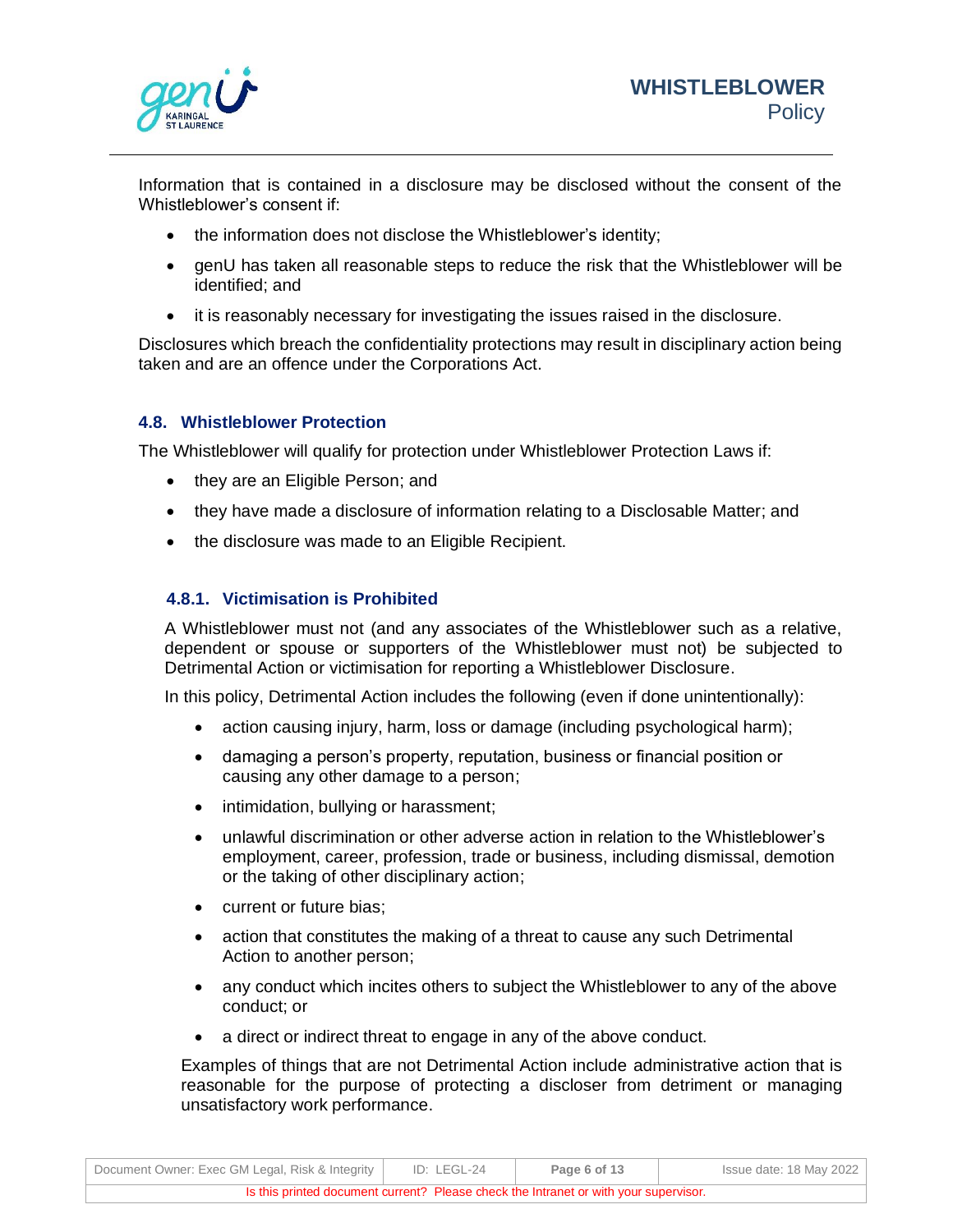

Whistleblowers will have access to the assistance of the Whistleblower Protection Officer as provided in this policy.

genU will take all reasonable steps to protect Whistleblowers from Detrimental Action and will take action it considers appropriate where such conduct is identified.

genU also strictly prohibits all forms of Detrimental Action against people who are involved in an investigation of a Whistleblower Disclosure in response to their involvement in that investigation.

Certain laws such as the Corporations Act provide additional protection for certain disclosures by people who make them in accordance with the provisions of that legislation. These protections are designed to encourage people to disclose unlawful, improper or unethical behaviour to relevant parties.

### **4.8.2. Protections Available to Disclosers at Law**

If Whistleblowers make a protected disclosure under the Whistleblower Protection Laws, they cannot be subject to any civil, criminal or administrative liability, for making a protected disclosure. However, these protections do not grant immunity for conduct that is revealed by their disclosure.

However, if the disclosure is made to ASIC, APRA or the Commissioner of Taxation, or is an Emergency Disclosure as permitted under the Corporations Act, the information is not admissible in evidence against the Whistleblower in criminal proceedings, or in proceedings for the imposition of a penalty, except for proceedings in respect of providing false information.

If a Whistleblower is victimised as a result of making a disclosure of suspected conduct, there are possible remedies available under the Whistleblower Protection Laws (where they apply) which include reinstatement, compensation, an order prohibiting the victimisation, or an apology.

The person responsible for the victimisation can be ordered to pay substantial monetary fines or imprisoned. Protections for genU employees also exist under the Fair Work Act. These are enforceable as a matter of statute and do not form part of this policy.

### **4.9. What Support and Protections are Provided to Whistleblowers?**

genU's General Counsel and the Chief Risk Officer will act as genU's Whistleblower Protection Officers (WPO's). Part of the role of the WPO, in conjunction with Stopline, is to safeguard the interests of Whistleblowers, to assist them to understand the process and the available protections and to ensure the integrity of the whistleblowing mechanism. Whistleblowers who are genU workers:

- are entitled to support through the WPO; and
- may explore options such as taking leave, relocation to another area of business, or a secondment arrangement while the concern is being investigated.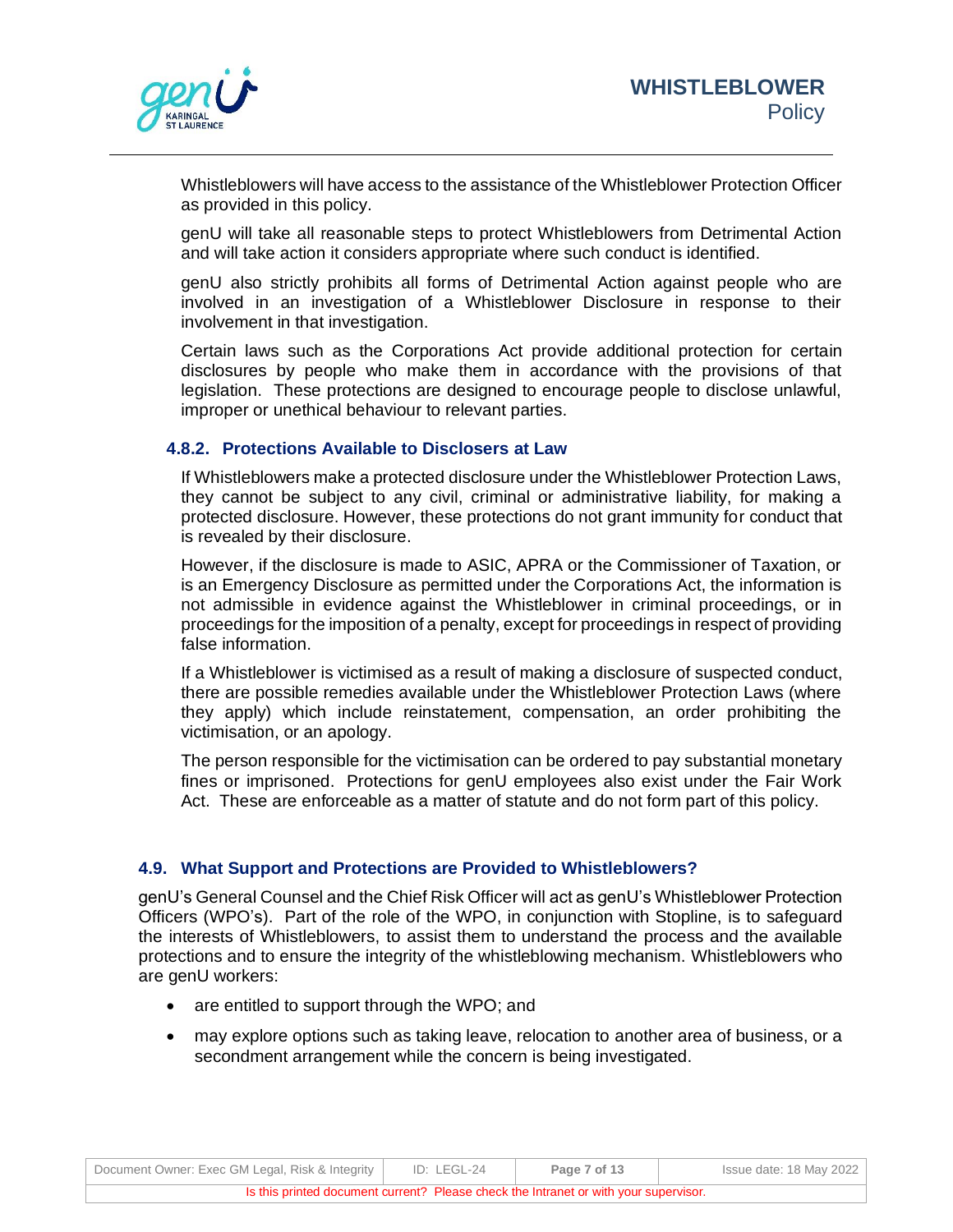

### **4.10. Disclosure Management & Investigations**

genU recognises that individuals against whom a disclosure is made must also be supported during the handling and investigation of the Whistleblower investigation. genU takes reasonable steps to treat fairly any person who is the subject of a disclosure, particularly during the assessment and investigation process.

The WIO will determine whether disclosures should be investigated. Whilst not all disclosures will necessarily lead to an investigation, they will be assessed and a decision made as to whether they should be investigated. If the WIO decides that the disclosure will be investigated, the WIO will conduct or commission an investigation following best practice principles.

The WIO may not be able to undertake an investigation if they are not able to contact the Whistleblower. For example, the Whistleblower may have made a report anonymously and have either refused to provide or have not provided a means of contacting them.

Generally, where an investigation is conducted and the investigator believes there may be a case for an individual to respond, the WIO must ensure that a person who is the subject of a disclosure:

- is informed of the substance of the allegations;
- is given a fair and reasonable opportunity to answer the allegations before the investigation is finalised;
- has their response set out fairly in the investigator's report; and
- is informed about the substance of any adverse conclusions in the investigator's report that affects them.

Where adverse conclusions are made in an investigator's report about an individual, that individual has a right to respond to those conclusions prior to any action being taken by genU against them.

The WIO will protect the identity of the Whistleblower and maintain appropriate records for each step in the investigation process. The WIO will provide the Whistleblower with regular updates about the investigation if they are able to be contacted. The frequency and nature of updates may vary depending on the nature of the disclosure.

## **4.11. Outcome of Investigations**

The WIO will document and report on the outcome of any investigation while preserving the anonymity of the Whistleblower. The method for reporting the disclosure will depend on the nature of the disclosure.

The Whistleblower will be informed that the investigation has concluded, but will not necessarily be informed of the outcome.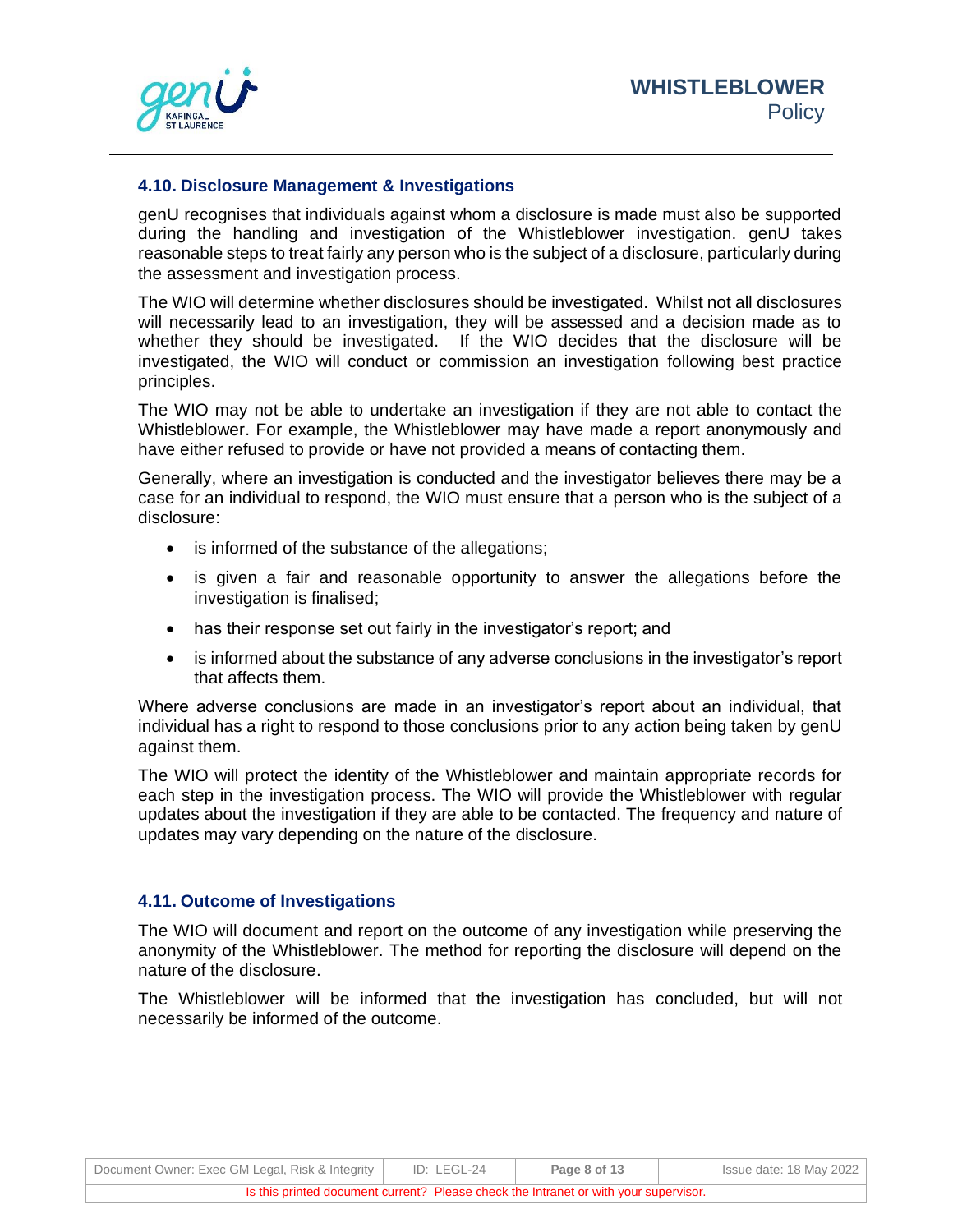

# **5. RESPONSIBILITY**

| <b>Position</b>                                                                                  | <b>Responsibility</b>                                                                                                                                                                                                                                                                                                                                                                                                                                                                                                                                                                                                                |  |  |  |  |
|--------------------------------------------------------------------------------------------------|--------------------------------------------------------------------------------------------------------------------------------------------------------------------------------------------------------------------------------------------------------------------------------------------------------------------------------------------------------------------------------------------------------------------------------------------------------------------------------------------------------------------------------------------------------------------------------------------------------------------------------------|--|--|--|--|
| genU Director &<br><b>Company Secretary</b>                                                      | Be aware of their responsibility as recipients of a Disclosure;<br>Demonstrate a high level of commitment to this policy;<br>Support a culture that ensures effective whistleblower protection;                                                                                                                                                                                                                                                                                                                                                                                                                                      |  |  |  |  |
| <b>Chief Executive Officer</b><br>(CEO) or their delegate                                        | Be aware of his or her responsibility as a recipient of a Disclosure;<br>Perform the role of genU's Whistleblower Protection Officer where<br>genU's General Counsel and / or the Chief Risk Officer is a party<br>to the Disclosure;<br>Demonstrate a high level of commitment to this policy;<br>Support a culture that ensures effective whistleblower protection.                                                                                                                                                                                                                                                                |  |  |  |  |
| <b>Executive General</b><br>Manager / Chief Risk<br>Officer or equivalent<br>and Senior Managers | Be aware of their responsibility as recipients of a Disclosure;<br>Demonstrate a high level of commitment to this policy;<br>Support a culture that ensures effective whistleblower protection.                                                                                                                                                                                                                                                                                                                                                                                                                                      |  |  |  |  |
| Whistleblower<br><b>Investigation Officer</b><br>(WIO)                                           | The Senior Integrity Advisor performs the role of genU's<br>Whistleblower Investigation Officer and will ensure a Disclosure<br>is investigated appropriately with reasonable steps taken to<br>protect identity of the whistleblower; and that fair treatment is<br>applied to employees who are mentioned in disclosures or to<br>whom disclosures relate.                                                                                                                                                                                                                                                                         |  |  |  |  |
|                                                                                                  | The Senior Integrity Advisor will oversee the following;<br>Stopline<br>program<br>and<br>0f<br>the<br>assessment<br>$\circ$<br><b>Whistleblower Disclosures</b><br>reporting of Whistleblower Disclosures<br>and<br>$\circ$<br>outcomes to the genU Board Risk Clinical<br>Governance & Client Experience Committee<br>management of a secured central repository for<br>$\circ$<br>recording of Whistleblower Disclosures<br>In the event that the Senior Integrity Advisor is a party to the<br>disclosure, the Chief Risk Officer or the General Counsel will<br>perform the role of genU's Whistleblower Investigation Officer. |  |  |  |  |
| Whistleblower<br><b>Protection Officer</b><br>(WPO)                                              | The General Counsel and / or the Chief Risk Officer performs the<br>role of genU's Whistleblower Protection Officer. This includes:<br>seeking to protect the Whistleblower from detrimental<br>action<br>assisting the Whistleblower in maintaining their wellbeing<br>maintaining a Whistleblower's confidentiality, where<br>relevant, including as required by law                                                                                                                                                                                                                                                               |  |  |  |  |
|                                                                                                  |                                                                                                                                                                                                                                                                                                                                                                                                                                                                                                                                                                                                                                      |  |  |  |  |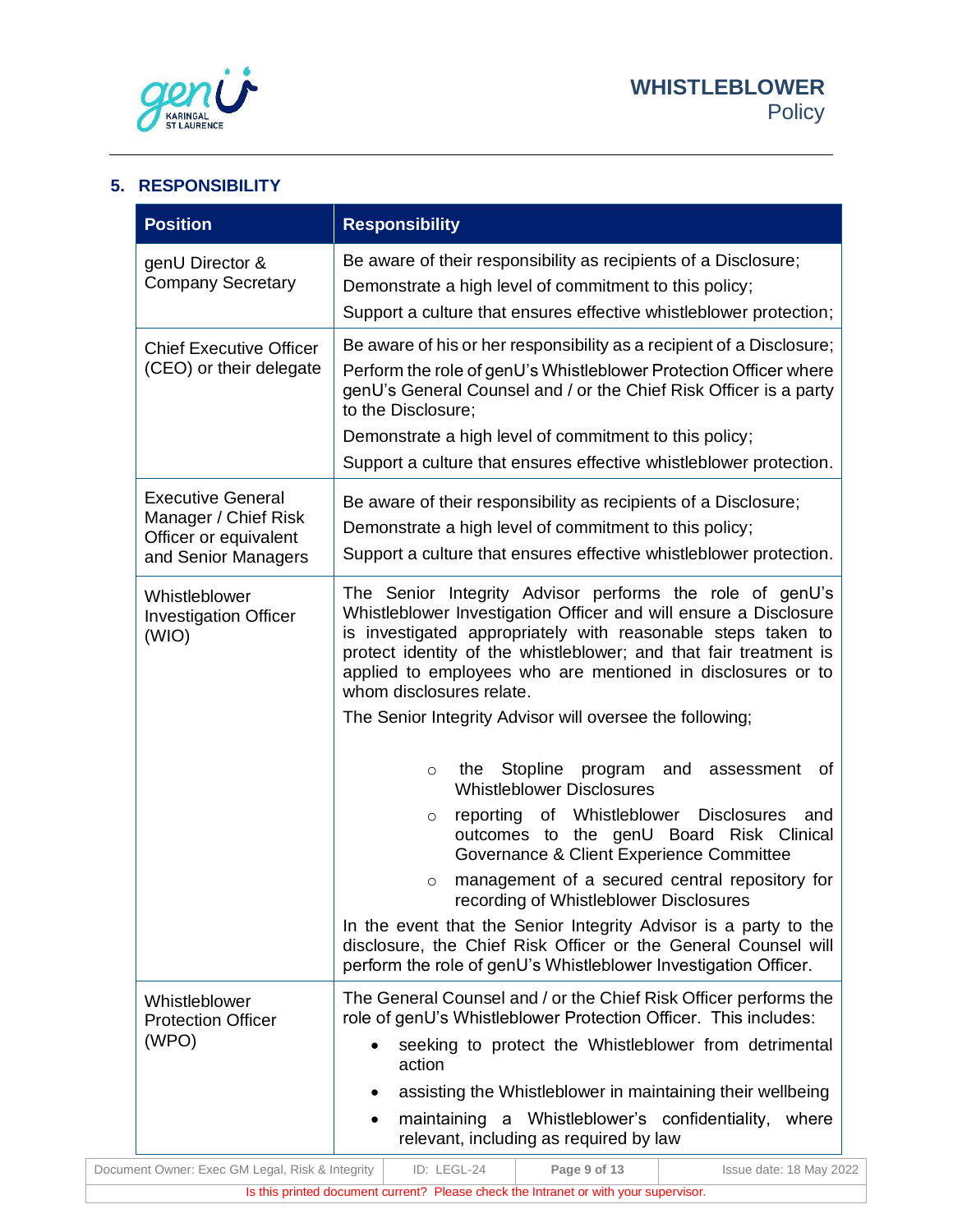



| <b>Position</b> | <b>Responsibility</b>                                                                                                                                                                                                                                                                                            |
|-----------------|------------------------------------------------------------------------------------------------------------------------------------------------------------------------------------------------------------------------------------------------------------------------------------------------------------------|
|                 | notifying the Whistleblower Investigation Officer of a<br>$\bullet$<br><b>Disclosure</b>                                                                                                                                                                                                                         |
|                 | being satisfied that each Disclosure was appropriately<br>$\bullet$<br>inquired into or investigated                                                                                                                                                                                                             |
|                 | being satisfied that action taken in response to the<br>$\bullet$<br>inquiry/investigation is appropriate in the circumstances                                                                                                                                                                                   |
|                 | providing governance oversight over<br>any<br>$\bullet$<br>inquiry/investigation into retaliatory action taken against<br>the Whistleblower                                                                                                                                                                      |
|                 | providing progress updates and outcome details to the<br>$\bullet$<br>Whistleblower via Stopline                                                                                                                                                                                                                 |
|                 | Whilst the WPO will endeavor to support all<br>$\bullet$<br>Whistleblowers, it will not be able to provide the same<br>practical support to non-employees that is provided to<br>current employees. Therefore, the processes in this policy<br>will be adapted and applied to the extent reasonably<br>possible. |

### **6. RELATED DOCUMENTS**

- [genU Code of Conduct](https://kslcloud.sharepoint.com/sites/business-partnering-and-employee-relations/_layouts/15/DocIdRedir.aspx?ID=BPER-1574235210-22)
- [Disputes and Internal Complaints Procedure](https://kslcloud.sharepoint.com/sites/business-partnering-and-employee-relations/_layouts/15/DocIdRedir.aspx?ID=BPER-1574235210-16)

### **7. LEGISLATION & RELATED REFERENCES**

- Corporations Act 2001 (Cth)
- Taxation Administration Act 1953 (Cth)
- Fair Work Act 2009 (Cth)
- Public Interest Disclosures Act 2012 (Vic)
- Public Interest Disclosure Act 2013 (Cth)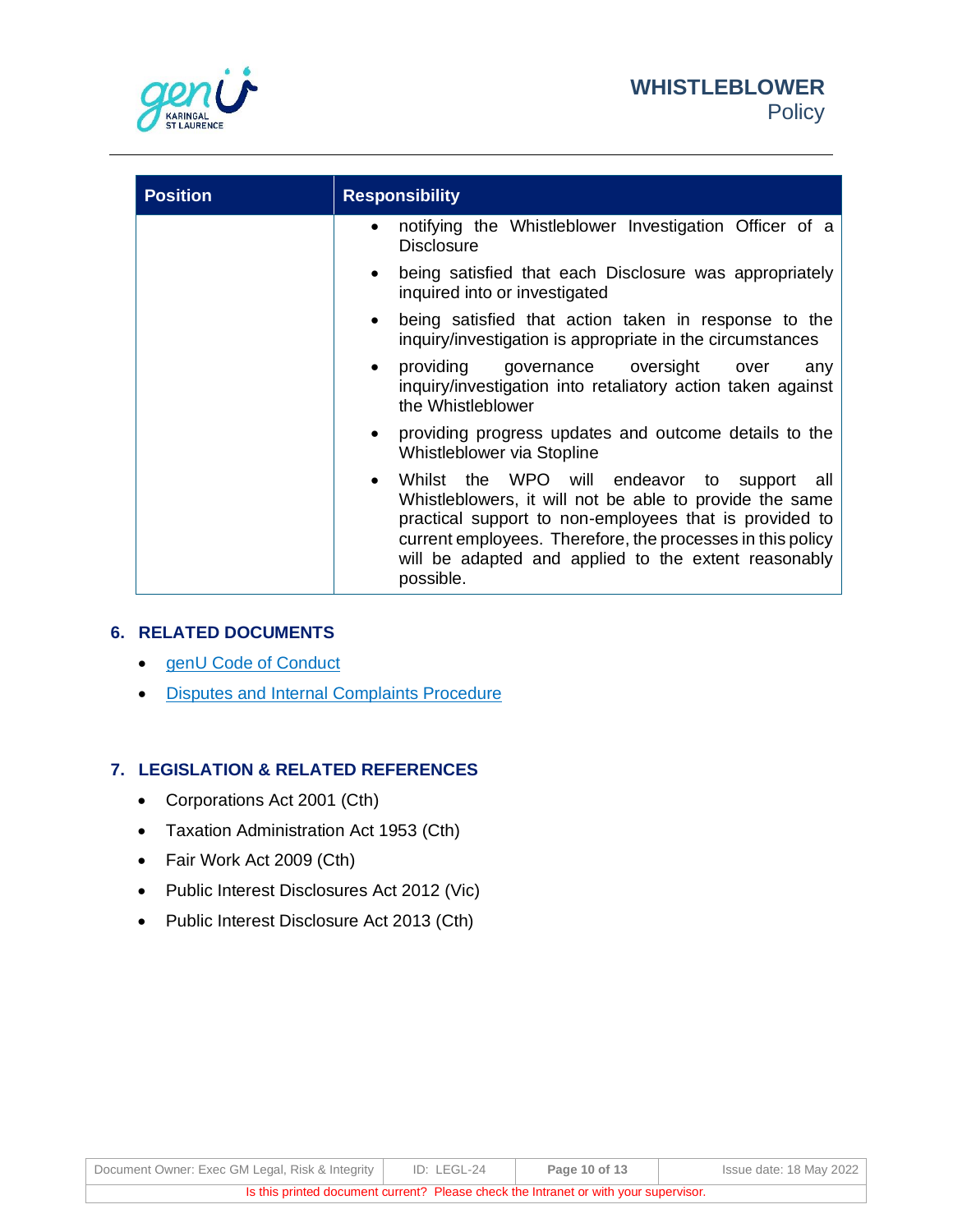

# **8. DEFINITIONS**

| <b>Term</b>                             | <b>Definition</b>                                                                                                                                                                                                                                                                                                          |
|-----------------------------------------|----------------------------------------------------------------------------------------------------------------------------------------------------------------------------------------------------------------------------------------------------------------------------------------------------------------------------|
| <b>Eligible Person</b>                  | Current or former genU workers (see 'worker' definition<br>below)                                                                                                                                                                                                                                                          |
|                                         | A supplier of services or goods to genU (whether paid or<br>unpaid) including their employees                                                                                                                                                                                                                              |
|                                         | An associate of genU; and                                                                                                                                                                                                                                                                                                  |
|                                         | A relative, dependent or a spouse of current or former<br>genU workers.                                                                                                                                                                                                                                                    |
| <b>Eligible Recipient</b>               | Includes any of the following people or bodies:                                                                                                                                                                                                                                                                            |
|                                         | Stopline<br>٠                                                                                                                                                                                                                                                                                                              |
|                                         | genU's Directors & Company Secretary                                                                                                                                                                                                                                                                                       |
|                                         | genU's Officers or Senior Managers                                                                                                                                                                                                                                                                                         |
|                                         | genU's auditor, or a member of the team conducting<br>genU's audit                                                                                                                                                                                                                                                         |
|                                         | genU's actuary (if applicable)                                                                                                                                                                                                                                                                                             |
|                                         | <b>ASIC</b>                                                                                                                                                                                                                                                                                                                |
|                                         | <b>APRA</b>                                                                                                                                                                                                                                                                                                                |
|                                         | another<br>Commonwealth<br>Authority that<br>has<br>been<br>prescribed by regulation or the Corporations Act                                                                                                                                                                                                               |
|                                         | a lawyer who acts for the Whistleblower                                                                                                                                                                                                                                                                                    |
|                                         | an auditor, prescribed tax agent director, secretary or any<br>other employee or officer if the disclosure relates to<br>genU's tax affairs                                                                                                                                                                                |
|                                         | a journalist or Member of Parliament if the disclosure is an<br><b>Emergency or Public Interest Disclosure</b>                                                                                                                                                                                                             |
| Whistleblower                           | An Eligible Person who makes a Disclosure in the manner<br>described in this policy                                                                                                                                                                                                                                        |
| Whistleblower<br><b>Disclosure</b>      | A disclosure made by a Whistleblower that is being treated in<br>accordance with this policy and relates to conduct by genU and<br>its related entities, or an officer or employee of genU and its<br>related entities that represents misconduct, an improper state of<br>affairs or circumstances, or breach of the law. |
| Whistleblower<br><b>Protection Laws</b> | <b>Taxation</b><br>Includes the Corporations Act 2001 (Cth) and<br>Administration Act 1953 (Cth)                                                                                                                                                                                                                           |
| Worker                                  | A person engaged by the KSL Group in any capacity including: a<br>employee;<br>director;<br>an<br>supported<br>employee;<br>secondee;<br>contractor/subcontractor;<br>employee<br>contractor/<br>οf<br>a                                                                                                                   |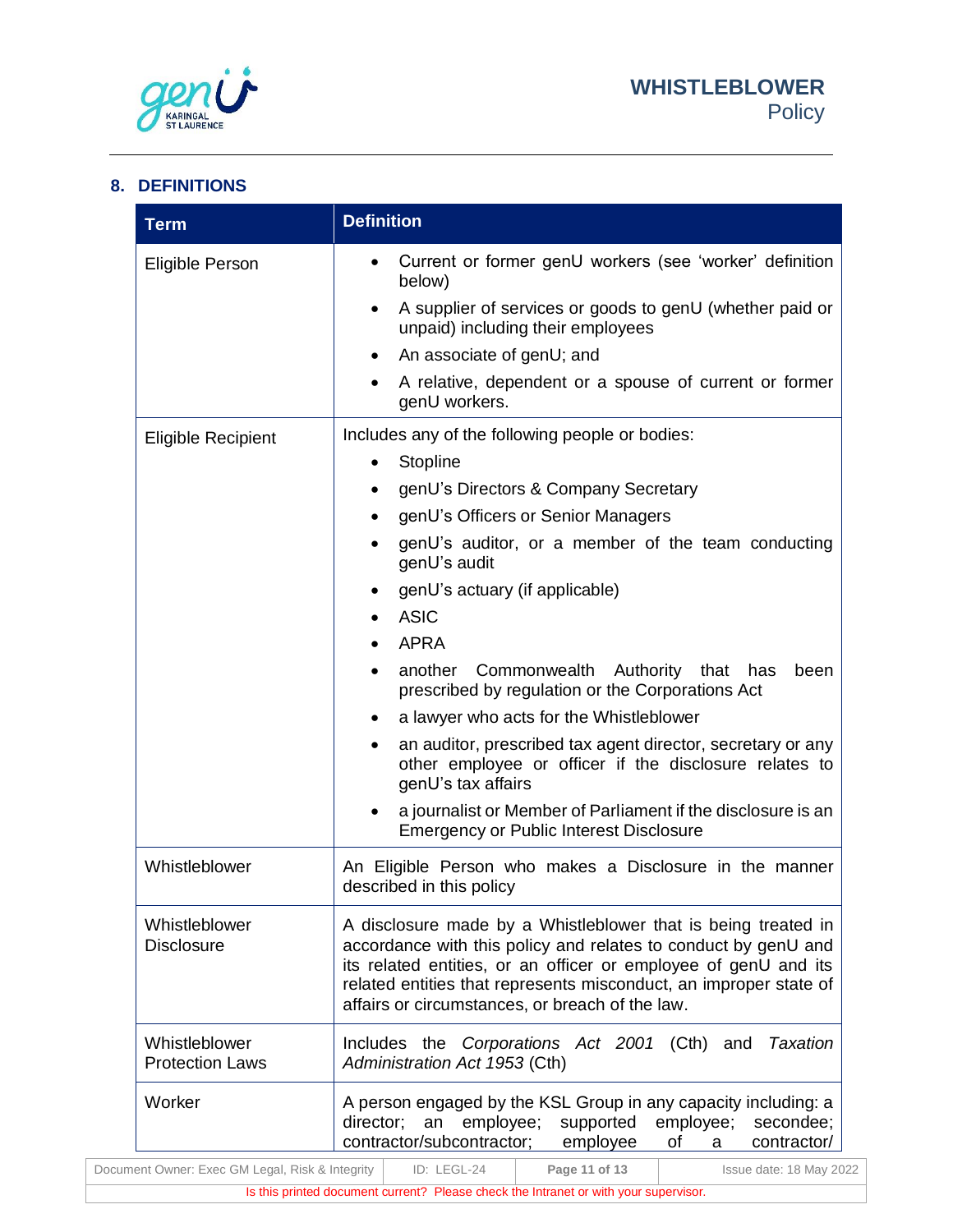

| Term | <b>Definition</b>                                                                                                                                                            |
|------|------------------------------------------------------------------------------------------------------------------------------------------------------------------------------|
|      | subcontractor; consultant, employee of a labor hire company; an<br>outworker, an apprentice or trainee; a work experience student; a<br>student on placement or a volunteer. |

# **9. APPENDICES**

Appendix 1 – Reporting Process

## **10. RELATED RECORDS**

Records must be maintained as per legal and contractual requirements. For guidance please refer to the [Records and Information Management Policy](https://kslcloud.sharepoint.com/sites/quality-risk-and-compliance/_layouts/15/DocIdRedir.aspx?ID=QUAL-222142279-47) and the Records Retention and [Disposal Schedule.](https://kslcloud.sharepoint.com/sites/quality-risk-and-compliance/_layouts/15/DocIdRedir.aspx?ID=QUAL-222142279-49)

| Document Owner: Exec GM Legal, Risk & Integrity | ID: LEGL-24 | Page 12 of 13 | Issue date: 18 May 2022 |
|-------------------------------------------------|-------------|---------------|-------------------------|
|                                                 |             |               |                         |